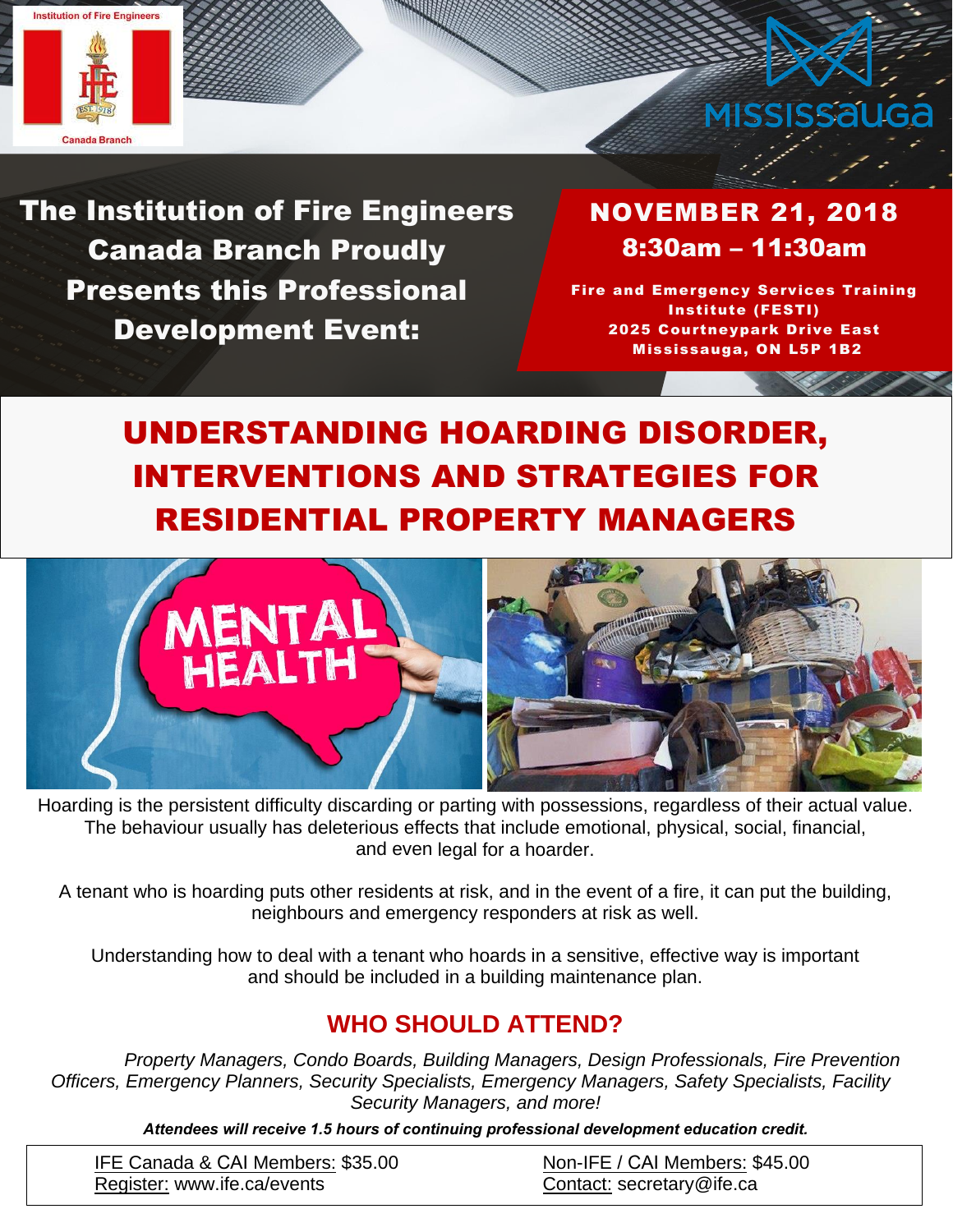# NOVEMBER 21, 2018 8:30AM

#### **UNDERSTANDING HOARDING DISORDER, INTERVENTIONS AND STRATEGIES FOR RESIDENTIAL PROPERTY MANAGERS**

This unique event will provide valuable information about how to manage and educate tenants affected by a hoarding disorder. Find out how Fire Services is supporting property managers to reduce their tenant's hoarding and clutter. Learn about hoarding, a mental health disorder, and the symptoms involved. Attendees will discover the early warning signs of hoarding and clutter and how to prevent a future crisis.

### *BREAKFAST INCLUDED!* **Starts at 8:00am IFE PRESIDENT: WELCOME: 8:30am GUEST WELCOME: 8:35am**

#### **HOW FIRE SERVICES RESPONDS TO PROPERTY MANAGERS DURING HOARDING CASES**

- *John Truong, Brampton Fire and Emergency Services*
- *Madeline Crevier, Brampton Fire and Emergency Services*

Learn when to contact Fire and Emergency Services and how to work with Fire Departments to address a resident with Hoarding and Clutter. When Hoarding issues are discovered and brought to the attention of Fire and Emergency Services, they will coordinate with Property Managers to support them in educating the resident struggling with Hoarding behaviour. In tandem, Fire Departments also utilize enforcement tools, where necessary, to alleviate the Hoarding conditions through a harm reduction model. Learn how "harm reduction" is the most successful approach to reducing Hoarding and Clutter.

#### **UNDERSTANDING HOARDING AND MENTAL HEALTH: WHAT RESIDENTIAL PROPERTY MANAGERS NEED TO KNOW**

- *Heather Coupey, City of Mississauga, Community Development, Coalition on Hoarding in Peel*
- *Michelle Oosterhof, Hoarding Specialist, SHIP*
- *Jennifer Brock, Hoarding Specialist, SHIP*

This informative session will provide a broad overview of Hoarding as a Mental Health disorder. Hoarding symptoms include acquiring too many things, regardless of their perceived value, difficulty discarding and excessive clutter that interferes with a resident's normal use of their home. The complexity of Hoarding will be discussed with a lens to seeing the world through their eyes.

#### **HOARDING 101: TIPS FOR RESIDENTIAL PROPERTY MANAGERS**

#### • *Heather Coupey; City of Mississauga – Community Development, Coalition on Hoarding in Peel*

Prevention is the key. Learn what the early warning signs are of Hoarding and Clutter and how to prevent a future crisis. Learn how to approach a resident and how to engage them with an action plan. Potential roles for family members or friends as "support persons" will be discussed. This session will also distribute a Tip Sheet on Hoarding to all attendees with resources in Peel Region.